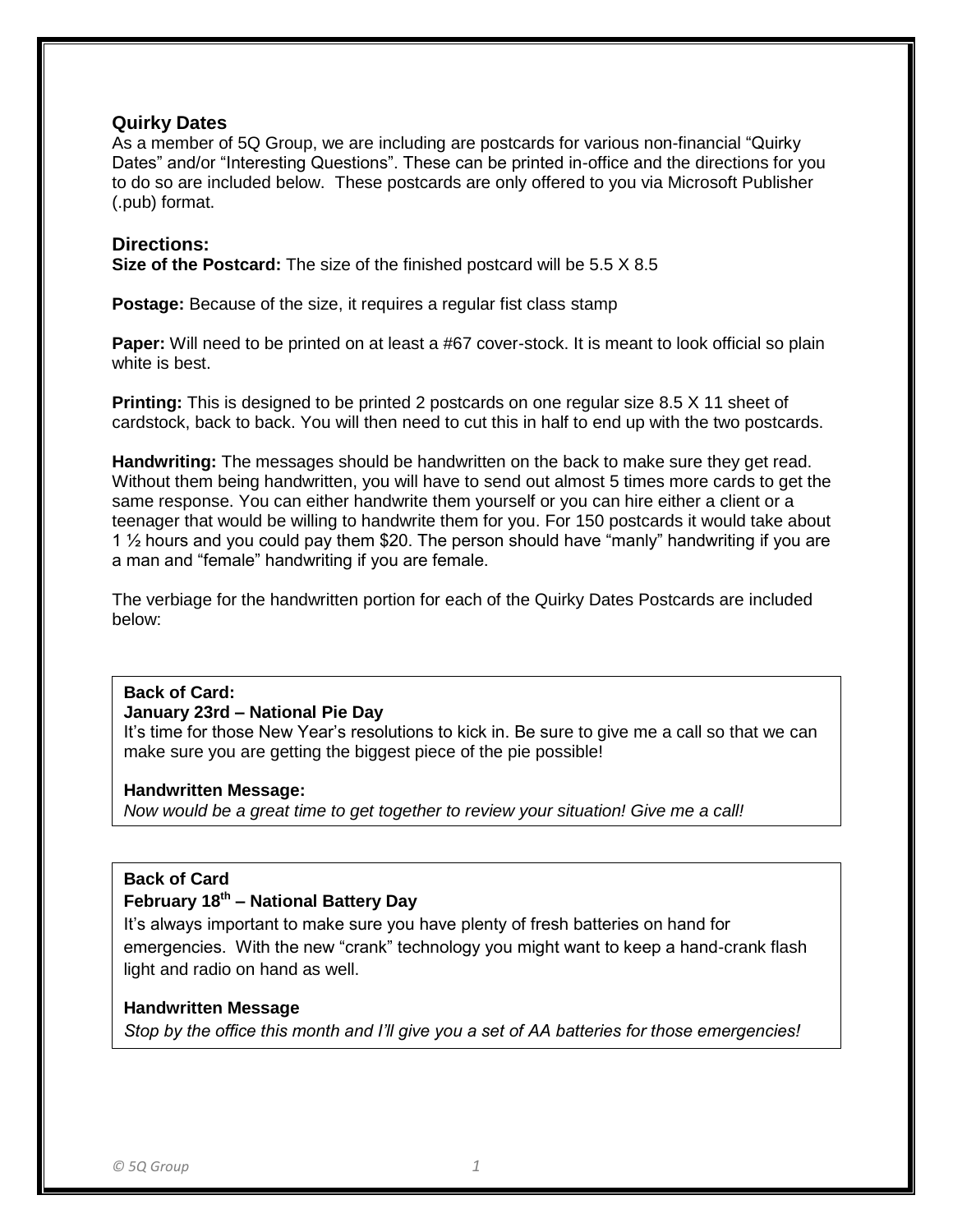## **Back of Card**

#### **March – National Pig Month**

The piggy bank made its debut in Western Europe between the sixteenth and eighteenth centuries, and replaced the clay jars that once housed spare change.

People named the pig-shaped bank after the orange clay, "**pygg**," from which it was crafted.

The bank retained its name long after artisans stopped using the clay to produce pottery, and eventually the name "pygg" assumed the name "pig bank," and then the name "piggy bank."

#### **Handwritten Message**

*I would love to go over some ideas on how we could save you some money! Give me a call!*

#### **Back of Card**

#### **April <<Day>> – Look-a-like Day**

There are lots of ways you could possibly celebrate look-a-like days. You could call your sister and dress alike…You could order the same refreshment as your buddy after a hard round of golf…Or you could check to make sure your financial affairs look like what you want them to. Give me a call!

#### **Handwritten Message**

*Hope this finds you well! Let me know if you need anything!*

## **Back of Card**

#### **May 23 – Lucky Penny Day**

A Penny saved is a Penny earned. Enough said. Let's get together and see what we can do to achieve both.

#### **Handwritten Message**

*Boy! Time is sure flying this year! But it's never too late to put some ideas to work to put more money into your pocket. Give me a call.*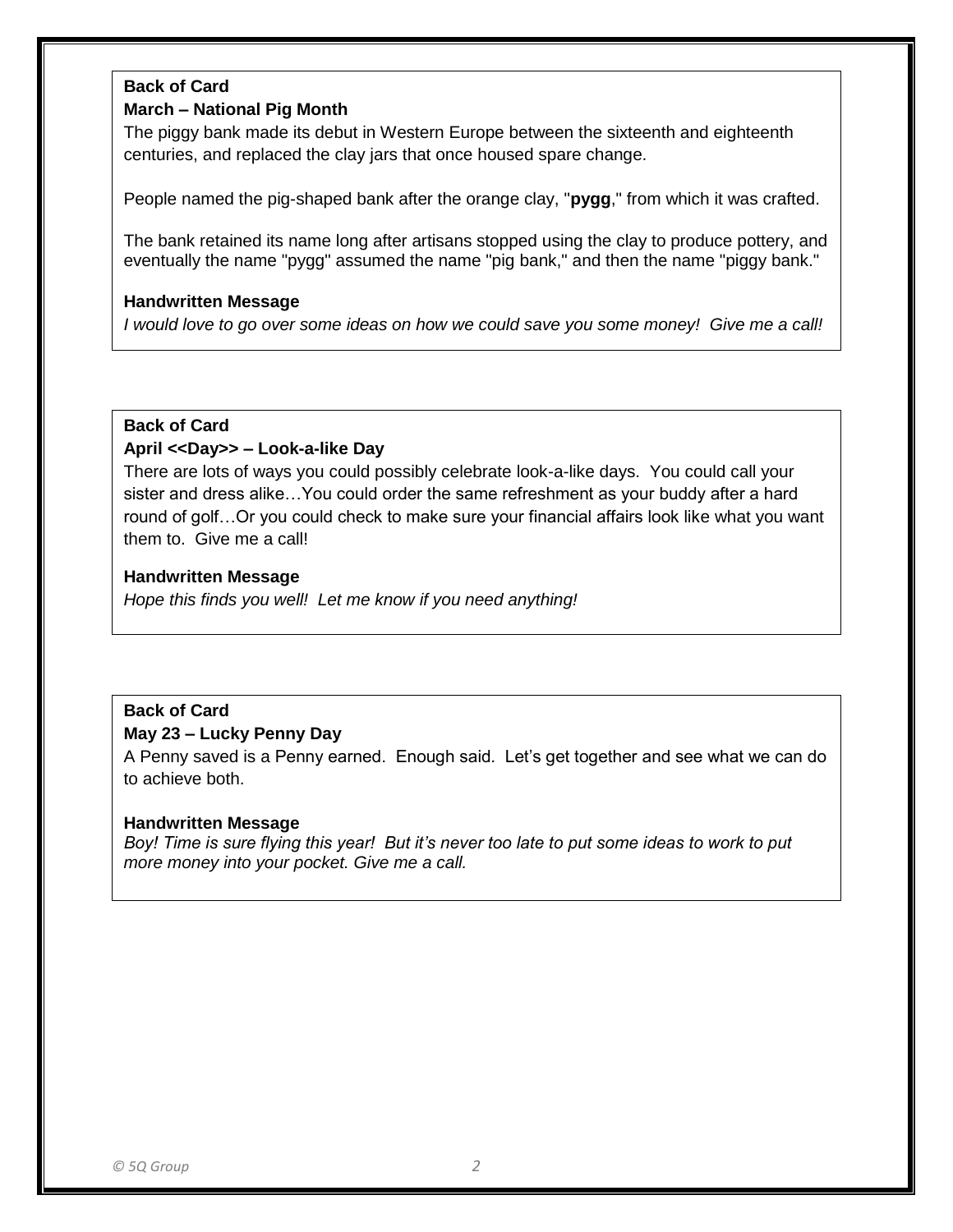## **Back of Card**

#### **June <<Day>> – National Trails Day**

National Trails Day is a yearly celebration of trails held throughout the USA on the first Saturday of June. Local parks and trails host events such as trail walk and rides, clean-ups, trail openings, and trail fairs. National Trails Day is spearheaded by the American Hiking Society.

#### **Handwritten Message**

*I hope you take some time to get out and enjoy the fresh air and stretch your legs. Remember walking a few miles a day will do more than put a few GOOD years on your life!*

#### **Back of Card**

#### **July <<Day>> – National Ice Cream Day!**

National Ice Cream Day is as good a reason as any to stop and enjoy a big scoop, cone or bowl of your favorite flavor!

#### **Handwritten Message**

*Hey! I'm having an old fashioned Ice Cream Social to CELEBRATE Summer! Give me a call and I'll get you the details!*

#### **Back of Card**

# **August – National Toasted Marshmallow Month**

Instructions:

**STEP 1:** Push one or two marshmallows onto the end of the clean, long-handled stick or barbecue fork. (Extended clothes hangers work well too.)

**STEP 3:** Hold the marshmallow over the fire or coals, positioning it so the marshmallow is suspended 1 to 3 inches above the heat source.

**STEP 4:** Rotate your utensil when the underside is a warm brown color, so the uncooked side hovers above the fire.

**STEP 5:** Continue to rotate the marshmallow until all sides are golden brown.

**STEP 7:** Slide the golden brown goo gently off the utensil when it has cooled and you're able to comfortably touch it.

## **STEP 8:** Eat.

#### **Handwritten Message**

*Not too much, not too little...that's the trick. Same as managing our finances. Balance is the only way. Give me a call and we can review!*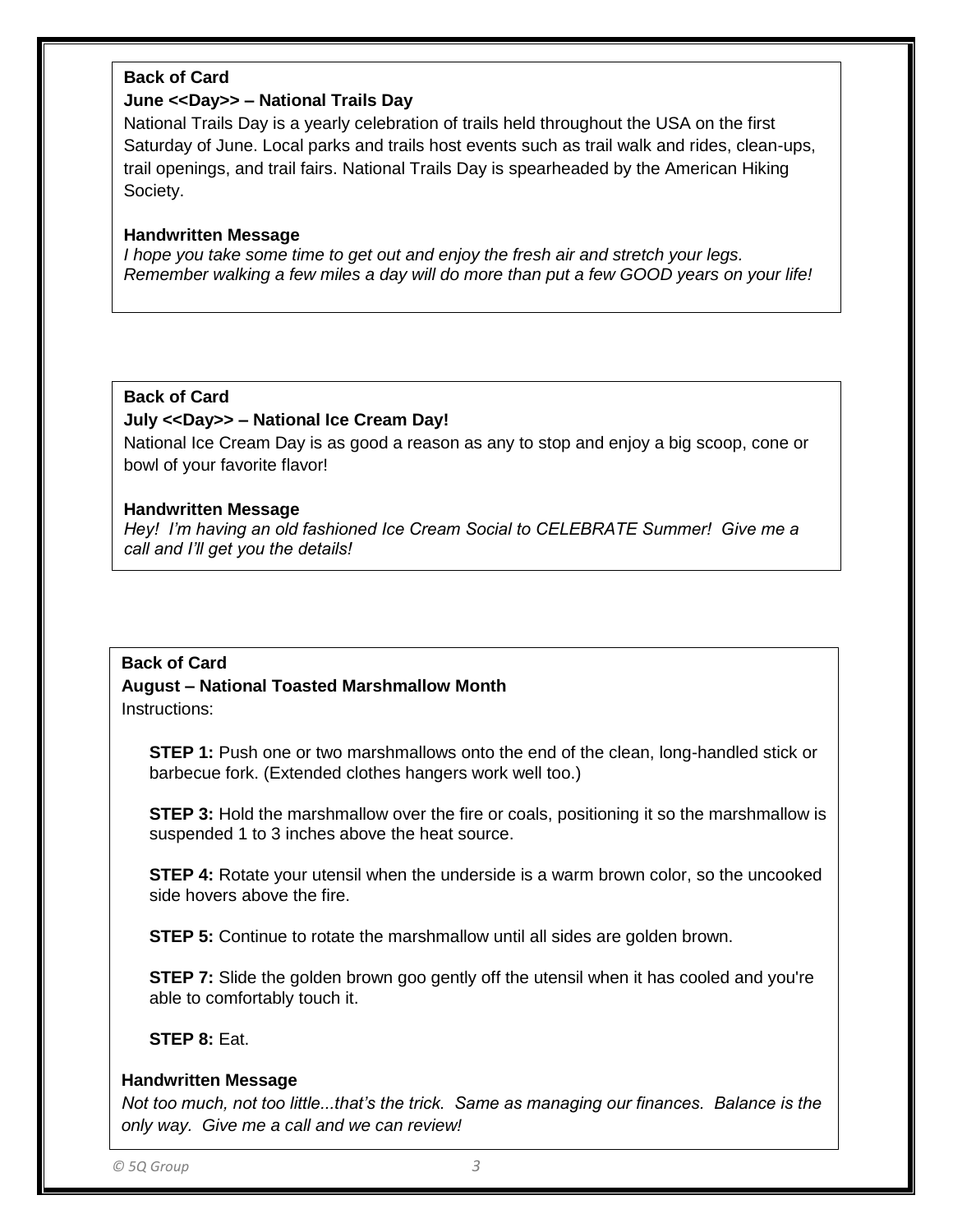## **Back of Card September <<Day>> – National Grandparents Day**

#### **Grandparent Rap:**  It's Grandparents' Day and we're here to say, "We love our Grandparents in a major way."

So sit right down and take a seat, And we'll put on a show that can't be beat!

Some Grandparents are skinny. Some eat a lot. Some are funny. Some are not.

Some short, some tall, some big, some small. It doesn't matter. We love them all.

## **Handwritten Message**

*Don't forget your Grandparents this week! We have a lot to thank them for!* 

## **Back of Card October – National Bosses Day October 16th National Depression Screening Day October 7th**

Can it be a coincidence that these two days are so close together?

#### **Handwritten Message**

*Stress comes in many flavors. If you are feeling stressed about anything, give me a call!*

## **Back of Card**

## **November 10th – Ed Fitzgerald Sank**

November 10, 1975 the bulk freighter Edmund Fitzgerald sank in Lake Superior with all 29 hands. The Fitzgerald cleared Superior, Wisconsin, on her last trip on November 9, 1975, with a cargo of 26,116 tons of taconite pellets consigned to Detroit. Traveling down Lake Superior in company with ARTHUR M. ANDERSON of the United States Steel Corporation's Great Lakes Fleet, she encountered heavy weather and in the early evening of November 10th, suddenly foundered approximately 17 miles from the entrance to Whitefish Bay. The National Transportation Safety Board unanimously reached a majority vote to agree that the sinking was caused by taking on water through one or more hatch covers damaged by the impact of heavy seas over her deck.

## **Handwritten Message**

*Sometimes life throws us the unexpected. It never hurts to do a double or triple check to make sure we are prepared. If there is anything you need, call.*